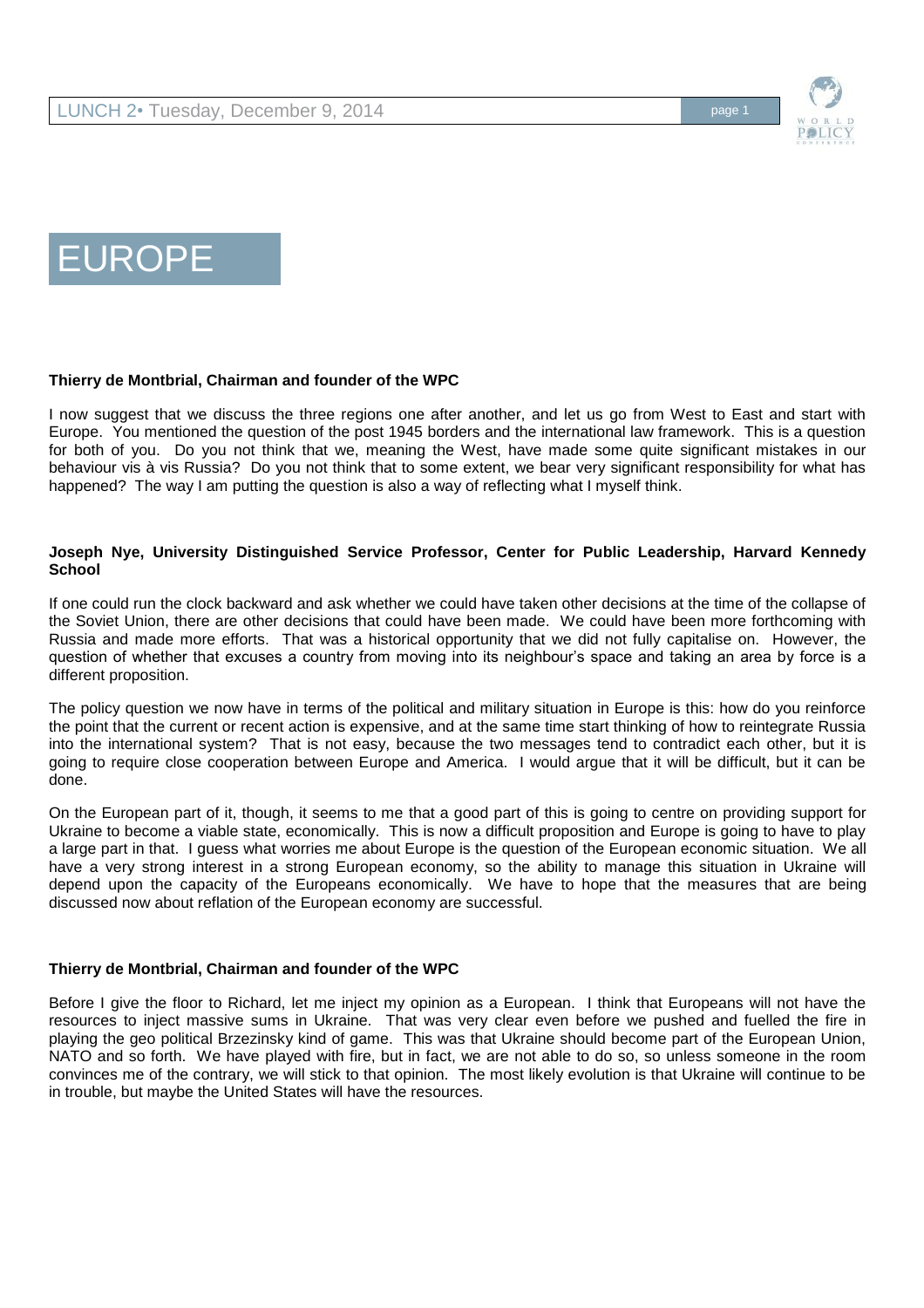

## **Richard Haass, President of the Council on Foreign Relations**

My sense is that when you convene a year from now, the situation in Ukraine may not look fundamentally different from the way it looks now. Russia will still be in control of the Crimea and, at a minimum, large parts of Eastern Ukraine will be 'unstable.' I probably agree with your analysis of the past, that there was a bit of recklessness and incompetence in the whole relationship vis à vis Ukraine.

When you talk about the Russian relationship, a lot depends on where you go back to. There will be those who will say different things. If you had different people in the discussion rather than the two of us, you might have people say that NATO enlargement was wrong and that was responsible. As Joe pointed out, we could have been more forthcoming toward Russia. Even if we had done some of these things differently or 'better,' we do not know how Russia, particularly Mr Putin's Russia, would have responded. We do not know, but that said, we are where we are.

Giving more resources to Ukraine is a good idea in principle, but the problem is that in practise, there is zero evidence that more resources will be used well. If you think about it, if Ukraine were not threatened by Russia, we would attach the most profound conditionality to any help going to Ukraine. We are now in the situation where we are worried about Ukraine geo politically, to the point where we are prepared to give a lot of money without conditions. It is the domestic equivalent of throwing money at a problem, and it will work as well internationally as it tends to work domestically.

That said, we are not quite sure what to do. I think Joe made a point which is correct. We have got to give the Russians some sort of diplomatic package now, and it does mean giving them certain assurances about Ukraine's external orientation. However, I would also couple it with being stronger in our support of Ukraine militarily. I would provide lethal aid to Ukraine. I believe we make a mistake by not doing that. I do not see where our restraint has in any way worked out in the way we wanted.

I also think we have got to be much more robust in terms of strengthening the rest of NATO. It does not seem to me that we have internalised the lessons of Ukraine for NATO, regarding how we would deal with Ukraine like challenges in some of the other countries. For example, we ought to make sure that a lot of these countries, such as those in the Baltics, have gendarmerie that can deal with low order internal political and military challenges.

However, the good news is that I do not see a challenge to Europe, to what you might call core Europe, from Russia. This is not a return to the previous strategic situation, but it is still one that is very serious, and it is the unknown question. However, I tend to be more of an optimist here. This is not so much because of the sanctions of sanctions but the sanctions of \$60 oil, and that may focus Mr Putin's mind to some extent. It is possible that this would be an environment which might encourage greater restraint over time. However, I am prepared to hear the opposite argument, based upon that movie Wag the Dog. Mr Putin might be tempted to use foreign adventure to distract from domestic difficulties. My sense is that the current environment is more likely to encourage a degree of restraint than otherwise.

#### **Thierry de Montbrial, Chairman and founder of the WPC**

I also agree with you. A few years ago, actually at the first World Policy Conference in 2008 in Evian, President Medvedev, who at the time was President of Russia, made a good speech, I must say. He proposed to update the Commission on Security and Cooperation in Europe (CSCE), the Helsinki Agreements. That proposal was also made in various places. To my knowledge it was never taken into serious consideration by the West. During the first session, I asked Ambassador Morgulov if that proposal was still on the table on the part of Russia. Ambassador Morgulov said that since he is in charge of Asia, he did not know the answer, but he said he would call Moscow to get the answer. Yesterday evening, he told me, 'I have the answer. Yes, it is still on the table.'